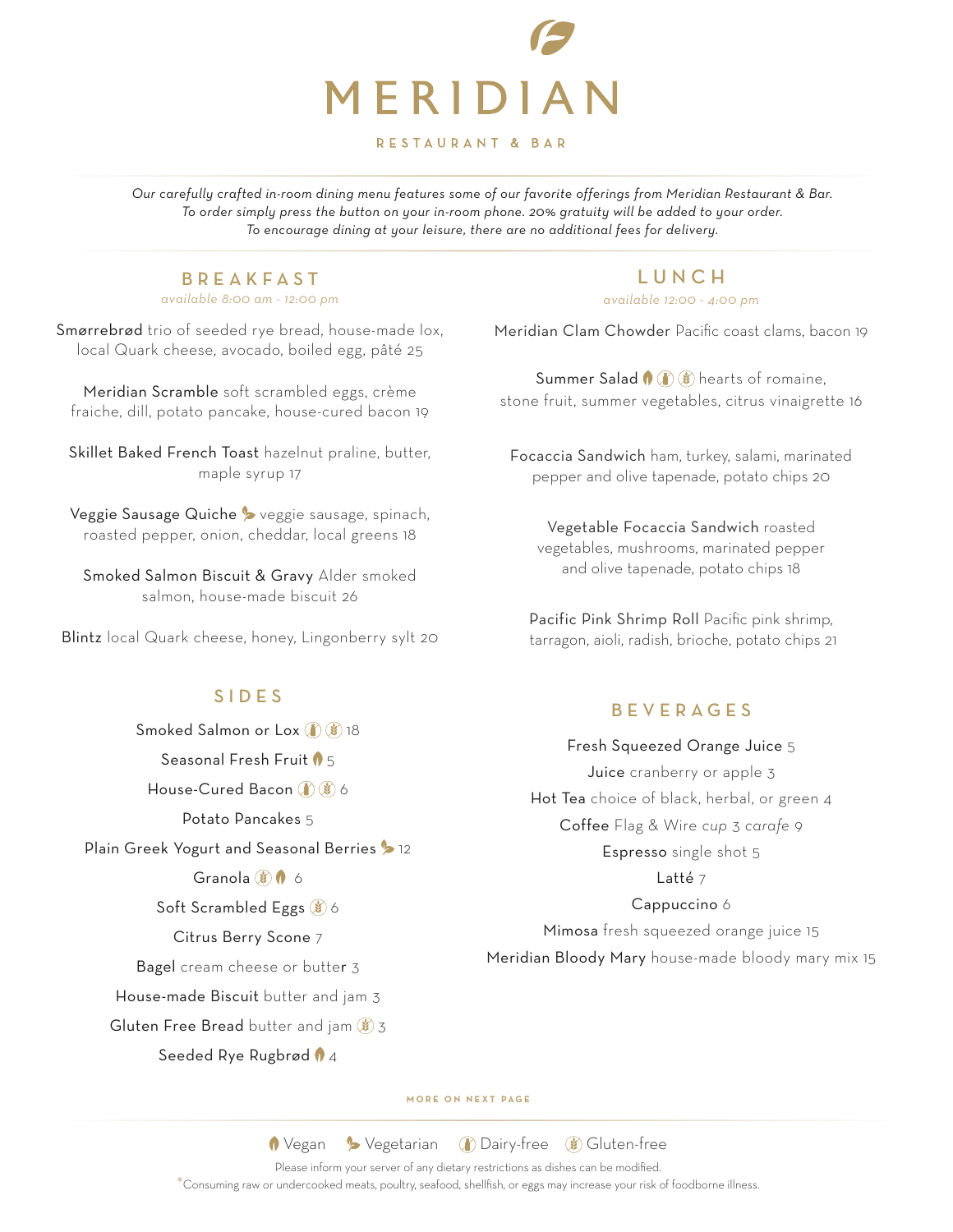

RESTAURANT & BAR

*Our carefully crafted in-room dining menu features some of our favorite offerings from Meridian Restaurant & Bar. To order simply press the button on your in-room phone. 20% gratuity will be added to your order. To encourage dining at your leisure, there are no additional fees for delivery.* 

# DINNER

*available 4:00 - 9:00 pm*

# SMALL PLATES

Crosscut Beef Short Ribs\* (8) black garlic, blistered shishito peppers 25

> Char-Grilled Octopus\* preserved lemon harissa 31

**Summer Salad**  $\bigcirc$   $\bigcirc$   $\bigcirc$  hearts of romaine. stone fruit, summer vegetables, citrus vinaigrette 16

Dungeness Crab Cakes sweet corn relish, aji amarillo aioli 38

Manila Clams house-smoked pork belly, fennel, wilted greens, grilled focaccia 29

NW Cured Meat and Cheese Plate country-style olives, accoutrements 28

Oyster Half Shell\*  $\mathbb{I}$   $\mathbb{I}$   $\mathbb{I}$  local petite oyster, accoutrements 30

#### MAIN DISHES

Hanger Steak<sup>\*</sup> sweet corn, heirloom tomato, cotija, cilantro crema 47

**Summer Polenta**  $\bigcirc$   $\bigcirc$   $\bigcirc$  house-made cashew cream, wilted greens, summer vegetables 33

 $Salmon^*(\mathcal{L})$  pan seared, torn herbs, shaved fennel, cucumber salad, trout roe 44

> Smoked Pork Chop<sup>\*</sup> (1) stone fruit panzanella, saba 41

Pappardelle  $\triangleright$  roasted heirloom tomato, summer vegetables, hazelnut gremolata 34

> Lamb  $Chop^*(\mathcal{L})$  grilled polenta, roasted heirloom tomato, summer vegetables, salsa verde 51

# FARMS & PURVEYORS

We are proud to partner with the following PNW producers, growers and artisans who allow us to celebrate our region's bounty with you.

Nestucca Bay Creamery Cloverdale, OR • Tillamook Creamery Tillamook, OR • Peas2U Hebo, OR • Nevør Shellfish Farm Netarts Bay, OR • Childers Meat Eugene, OR • Anderson Ranches Brownsville, OR • West Fish Company Pacific City, OR • Ocean Beauty Seafoods Astoria, OR • King Fisher Farms Nehalem, OR • Corvus Landing Farm Neskowin, OR • Jacobsen Salt Co./Bee Local Honey Netarts/Portland, OR • Carlton Farms Carlton, OR •

**MORE ON NEXT PAGE**

**1** Vegan > Vegetarian 1 Dairy-free 3 Gluten-free

Please inform your server of any dietary restrictions as dishes can be modified.

\*Consuming raw or undercooked meats, poultry, seafood, shellfish, or eggs may increase your risk of foodborne illness.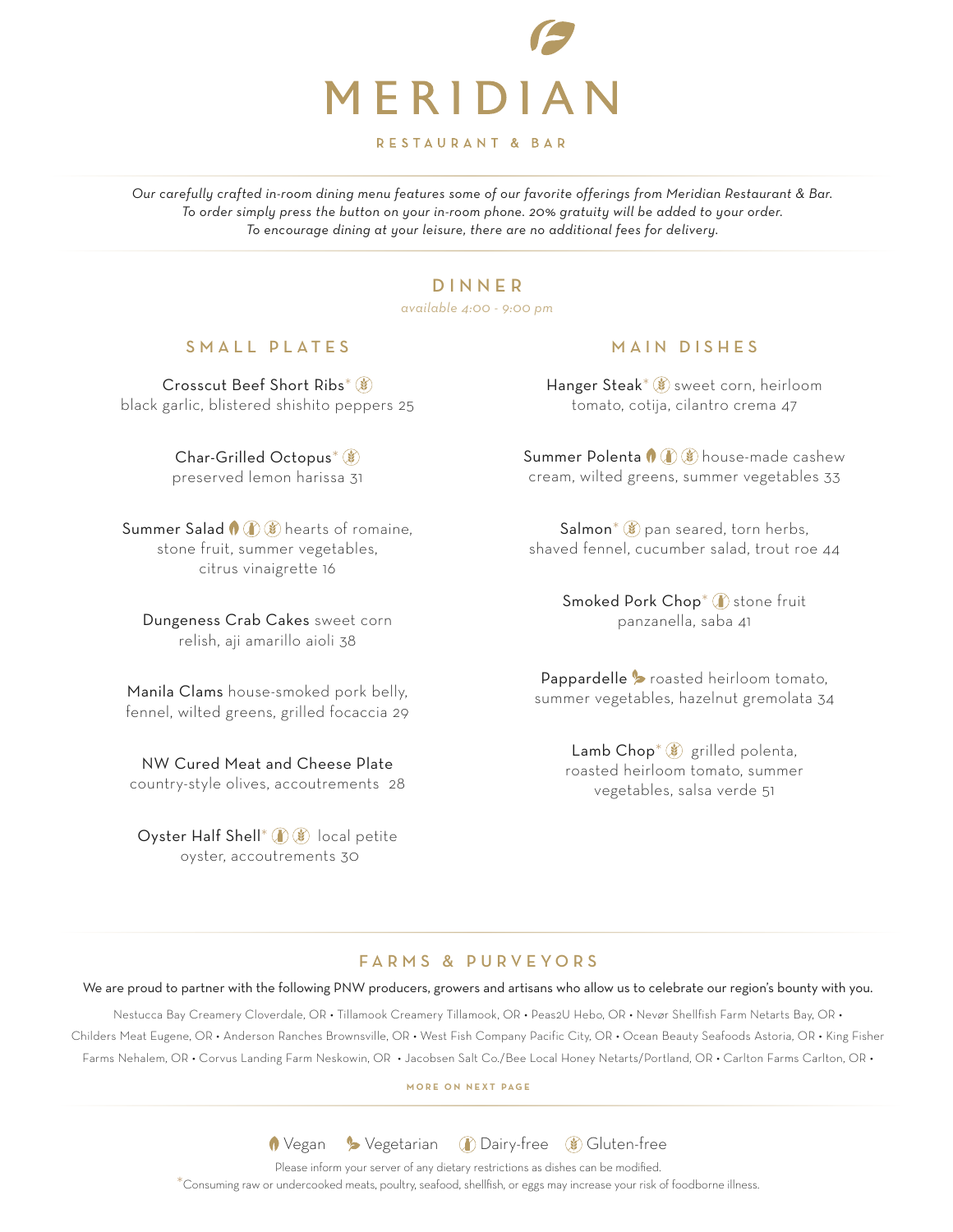

#### RESTAURANT & BAR

*Our carefully crafted in-room drink menu features some of our favorite offerings from Meridian Restaurant & Bar. To order simply press the button on your in-room phone. 20% gratuity will be added to your order. To encourage dining at your leisure, there are no additional fees for delivery.* 

# HAND-CRAFTED COCKTAILS

The Haystack Bulleit Rye, Courvoisier, sweet vermouth, Bénédictine, Peychaud's and Angostura bitters 13 Manzanita Bozal Mezcal, New Deal Ginger Liqueur, hot honey, fresh lemon, lime, orange juice 14 Sitka Aviation gin, sweet vermouth, Bénédictine, orange bitters, served with a citrus infused cube 13 Huckleberry Haven Wild Roots Huckleberry Vodka, lime juice, mint simple, sparkling wine 14 Runoff\* house-washed peanut butter bourbon, Benedictine, maple syrup, fresh lemon juice, egg white 15

Cascade Pass Blanco Tequila, pomegranate juice, fresh lime juice, soda 13

Northwest Sunshine Wild Roots Cucumber Grapefruit Gin, grapefruit juice, lemon juice, orange simple syrup, cucumber, sparkling wine 14 Friend Of Kathy Inspired by a friend of Headlands Coastal Lodge & Spa; vodka, lemon juice, simple, Bordeaux cherry juice 13

# ZERO PROOF DRINKS WHITE WINE

 Basil Lemonade Spritz fresh basil, lemon juice, basil simple syrup, soda water 7

 Spiced Pomegranate Float pomegranate juice, lemon juice, hot honey, ginger beer 7

Cock and Bull Ginger Beer 3

San Pellegrino Sparkling Water bottle 4

Acqua Panna Spring Water bottle 4

# BEER AND CIDER

Kiwanda Pre-Prohibition Cream Ale Pelican Brewing Company, Pacific City, OR bottle 7

The Meadow Unfiltered German-Style Pilsner Fort George Brewing Company, Astoria, OR pint 9

Summer Lager Sisu Beer, Seaside, OR pint 8

 Dark Hearted Blonde Coffee Blonde Stout Pelican Brewing Company, Pacific City, OR pint 8

 Top Cutter IPA Bale Breaker Brewing Company, Yakima, WA pint 9

Beak Breaker Double IPA Pelican Brewing Company, Pacific City, OR pint 8

Sea'N Red Irish Style Red Ale Pelican Brewing Company, Pacific City, OR bottle 7

Tsunami Export Stout Pelican Brewing Company, Pacific City, OR bottle 7

Marionberry Dry Cider Incline Cider Company, Tacoma WA pint 8

Gluten-Free Seasonal Rotation Evasion Brewing Company, McMinnville, OR can 6

Pinot Gris 2016 Belle Pente Willamette Valley, OR 12/42 Viognier 2020 Quady North "Ox Block" Applegate Valley, OR 17/60 Chardonnay 2019 Brick House "Ribbon Ridge" Newberg, OR 18/62 Chardonnay 2018 Brittan Vineyards McMinnville, OR 16/54 White Blend NV Montinore "Borealis" Willamette Valley, OR 11/36 Pinot Gris 2020 Illahe Willamette Valley, OR 14/44

## RED WINE

Pinot Noir 2019 Planet Oregon "Willamette Valley" Willamette Valley, OR 13/44 Pinot Noir 2019 Pike Road, Willamette Valley, OR 12/42 Pinot Noir 2018 Cedar + Salmon, Willamette Valley, OR 16/54 Pinot Noir 2018 Brittan Vineyards, McMinnville, OR 19/62 Dolcetto 2018 Jubilee Vineyard "Jubilee Dolcetto" Eola-Amity, OR 19/74 Syrah 2018 L'Ecole Columbia Valley, WA 16/60 Cabernet Sauvignon 2017 Lady Hill Columbia Valley, WA 17/65

# BUBBLES AND ROS É

Brut Sparkling R. Stuart & Co., NV, McMinnville OR 17/58 Pinot Gris 2018 Kramer "Celebration" Sparkling Yamhill-Carlton, OR 18/62 Sparkling Rosé 2017 Compton Farm "Sea 02" Philomath, OR 13 /44 Pinot Noir Rosé 2020 Stoller Willamette Valley, OR 14/52

**MORE ON NEXT PAGE**

\*Consuming raw or undercooked meats, poultry, seafood, shellfish, or eggs may increase your risk of foodborne illness.